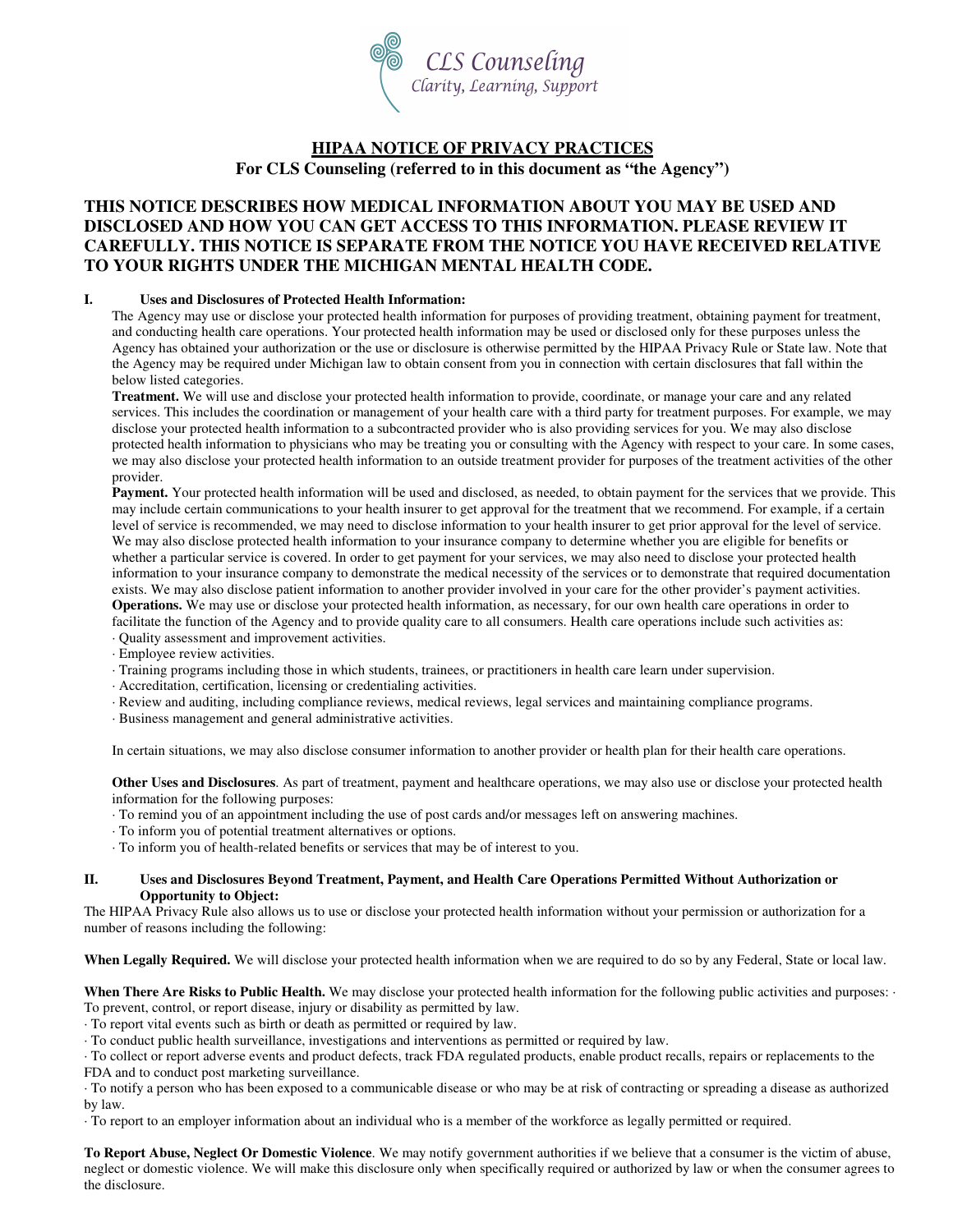

**To Conduct Health Oversight Activities.** We may disclose your protected health information to a health oversight agency for activities including audits; civil, administrative, or criminal investigations, proceedings, or actions; inspections; licensure or disciplinary actions; or other activities necessary for appropriate oversight as authorized by law. We will not disclose your health information if you are the subject of an investigation and your health information is not directly related to your receipt of health care or public benefits.

**In Connection With Judicial And Administrative Proceedings.** We may disclose your protected health information in the course of any judicial or administrative proceeding in response to an order of a court or administrative tribunal as expressly authorized by such order or in response to a signed authorization (in a format approved by the Michigan Court Administrator).

**For Law Enforcement Purposes.** We may disclose your protected health information to a law enforcement official for law enforcement purposes as follows:

- · As required by law for reporting of certain types of wounds or other physical injuries.
- · Pursuant to court order, court-ordered warrant, subpoena, summons or similar process.
- · For the purpose of identifying or locating a suspect, fugitive, material witness or missing person.
- · Under certain limited circumstances, when you are the victim of a crime.
- · To a law enforcement official if the Agency has a suspicion that your death was the result of criminal conduct.
- · In an emergency in order to report a crime.

**To Coroners, Funeral Directors, and for Organ Donation.** We may disclose protected health information to a coroner or medical examiner for identification purposes, to determine cause of death or for the coroner or medical examiner to perform other duties authorized by law. We may also disclose protected health information to a funeral director, as authorized by law, in order to permit the funeral director to carry out their duties. Protected health information may be used and disclosed for cadaveric organ, eye or tissue donation purposes.

**For Research Purposes.** We may use or disclose your protected health information for research when the use or disclosure for research has been approved by an institutional review board or privacy board that has reviewed the research proposal and research protocols to address the privacy of your protected health information.

**In the Event of A Serious Threat To Health Or Safety.** We may, consistent with applicable law and ethical standards of conduct, use or disclose your protected health information if we believe, in good faith, that such use or disclosure is necessary to prevent or lessen a serious and imminent threat to your health or safety or to the health and safety of the public.

**For Specified Government Functions**. In certain circumstances, the Federal regulations authorize the Agency to use or disclose your protected health information to facilitate specified government functions relating to military and veterans activities, national security and intelligence activities, protective services for the President and others, medical suitability determinations, correctional institutions, and law enforcement custodial situations.

**For Worker's Compensation.** The Agency may release your health information to comply with worker's compensation laws or similar programs.

#### **III. Uses and Disclosures Permitted Without HIPAA Authorization But With Opportunity to Object**:

Although HIPAA does not require that we obtain a written HIPAA authorization for disclosures made to family members in certain circumstances, Michigan law requires that we obtain your written consent prior to disclosing your health information to a family member who is not your personal representative. The Agency will continue to follow its current policy to obtain written consent under State law when disclosing patient information to a family member or friend who is not a personal representative of the patient.

#### **IV. Uses and Disclosures That You Authorize:**

Other than as stated above, we will not disclose your health information other than with your written authorization. You may revoke your authorization in writing at any time except to the extent that we have taken action in reliance upon the authorization.

#### **V. Your Rights:**

In addition to other rights you may have under State law, such as the rights you have under Michigan Mental Health Code, you have the following rights under HIPAA regarding your health information:

**The right to inspect and copy your protected health information.** You may inspect and obtain a copy of your protected health information that is contained in a designated record set for as long as we maintain the protected health information. Subject to limitations imposed upon us by MCL 330.1748 (4) of the Michigan Mental Health Code, under Federal law, however, you may not inspect or copy the following records: information compiled in reasonable anticipation of, or for use in, a civil, criminal, or administrative action or proceeding; and protected health information that is subject to a law that prohibits access to protected health information. Depending on the circumstances, you may have the right to have a decision to deny access reviewed. We may deny your request to inspect or copy your protected health information if, in our professional judgment, we determine that the access requested is likely to endanger your life or safety or that of another person, or that it is likely to cause substantial harm to another person referenced within the information. You have the right to request a review of this decision. To inspect and copy your health information, you must submit a written request to the Privacy Officer whose contact information is listed on the last pages of this Notice. If you request a copy of your information, we may charge you a fee for the costs of copying, mailing or other costs incurred by us in complying with your request. Please contact our Privacy Officer if you have questions about access to your health record.